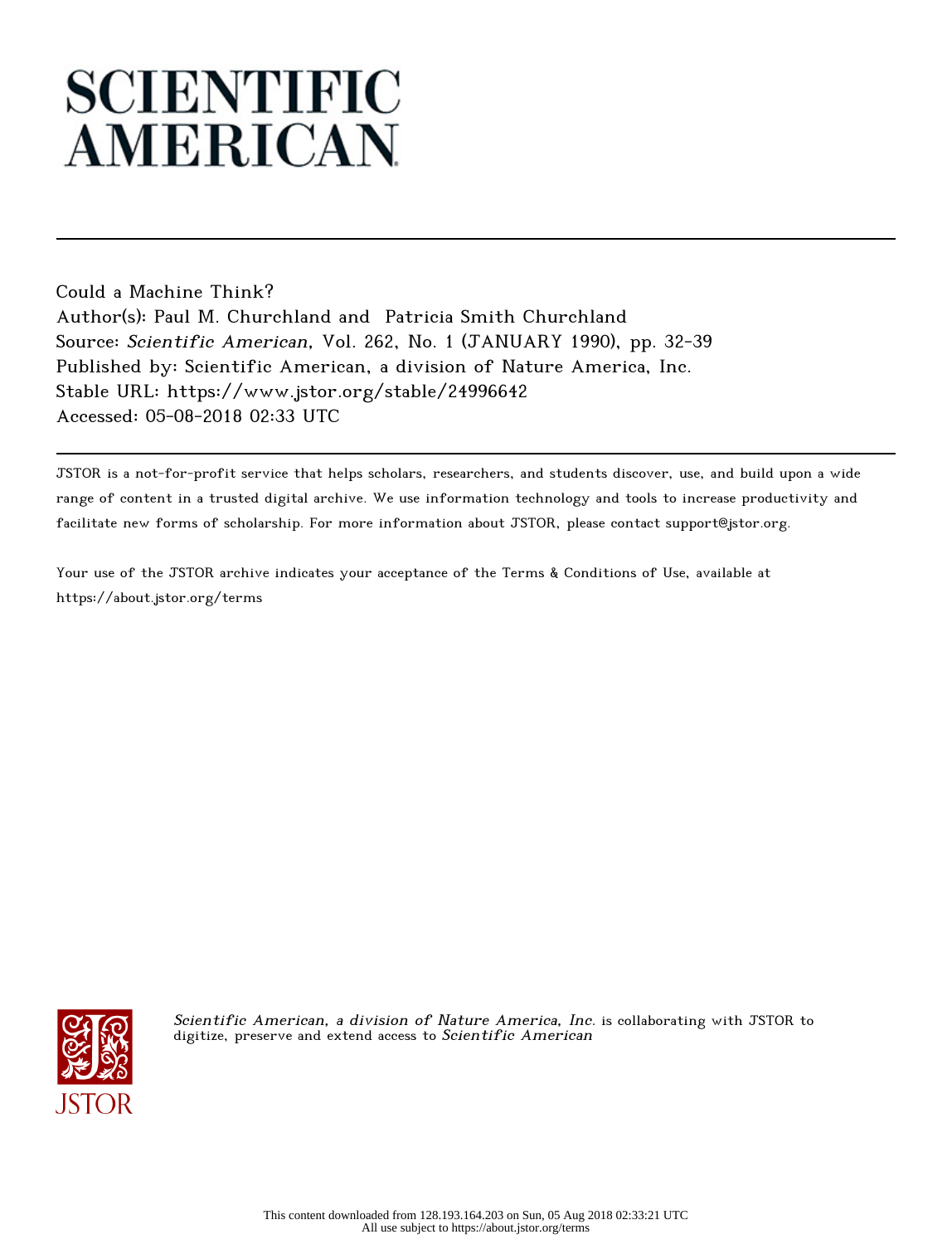## Could a Machine Think?

Classical AI is unlikely to yield conscious machines; systems that mimic the brain might

by Paul M. Churchland and Patricia Smith Churchland

rtificial-intelligence research is undergoing a revolution. To explain how and why, and to put John R. Searle's argument in perspective, we first need a flashback.

By the early 1950's the old, vague question, Could a machine think? had been replaced by the more approachable question, Could a machine that manipulated physical symbols according to structure-sensitive rules think? This question was an improvement because formal logic and computational theory had seen major developments in the preceding half-century. Theorists had come to appreciate the enormous power of abstract systems of symbols that undergo rulegoverned transformations. If those systems could just be automated, then their abstract computational power, it seemed, would be displayed in a real physical system. This insight spawned a well-defined research program with deep theoretical underpinnings.

Could a machine think? There were many reasons for saying yes. One of the earliest and deepest reasons lay in

PAUL M. CHURCHlAND and PATRICIA SMITH CHURCHLAND are professors of philosophy at the University of Califor· nia at San Diego. Together they have studied the nature of the mind and knowledge for the past two decades. Paul Churchland focuses on the nature of scientific knowledge and its develop· ment, while Patricia Churchland focuses on the neurosciences and on how the brain sustains cognition. Paul Church· land's Matter and Consciousness is the standard textbook on the philosophy of the mind, and Patricia Churchland's Neurophilosophy brings together theories of cognition from both philosophy and biology. Paul Churchland is current· ly chair of the philosophy department at UCSD, and the two are, respectively, president and past president of the So· ciety for Philosophy and Psychology. Patricia Churchland is also an adjunct professor at the Salk Institute for Biological Studies in San Diego. The Churchlands are also members of the UCSD cognitive science faculty, its Institute for Neural Computation and its Science Studies program.

two important results in computational theory. The first was Church's thesis, which states that every effectively computable function is recursively computable. Effectively computable means that there is a "rote" procedure for determining, in finite time, the output of the function for a given input. Recursively computable means more specifically that there is a finite set of operations that can be applied to a given input, and then applied again and again to the successive results of such applications, to yield the function's output in finite time. The notion of a rote procedure is nonformal and intuitive; thus, Church's thesis does not admit of a formal proof. But it does go to the heart of what it is to compute, and many lines of evidence converge in supporting it.

The second important result was Alan M. Turing's demonstration that any recursively computable function can be computed in finite time by a maximally simple sort of symbol-manipulating machine that has come to be called a universal Turing machine. This machine is guided by a set of recursively applicable rules that are sensitive to the identity, order and arrangement of the elementary symbols it encounters as input.

T These two results entail something remarkable, namely that a standard digital computer, given only the right program, a large enough memory and sufficient time, can compute any rule-governed input-output function. That is, it can display any systematic pattern of responses to the environment whatsoever.

More specifically, these results imply that a suitably programmed symbol-manipulating machine (hereafter, SM machine) should be able to pass the Turing test for conscious intelligence. The Turing test is a purely behavioral test for conscious intelligence, but it is a very demanding test even so. (Whether it is a fair test will be addressed below, where we shall also encounter a second and quite different "test" for conscious intelligence.) In the original version of the Turing test, the inputs to the SM machine are conversational questions and remarks typed into a console by you or me, and the outputs are typewritten responses from the SM machine. The machine passes this test for conscious intelligence if its responses cannot be discriminated from the typewritten responses of a real, intelligent person. Of course, at present no one knows the function that would produce the output behavior of a conscious person. But the Church and Turing results assure us that, whatever that (presumably effective) function might be, a suitable SM machine could compute it.

This is a significant conclusion, especially since Turing's portrayal of a purely teletyped interaction is an unnecessary restriction. The same conclusion follows even if the SM machine interacts with the world in more complex ways: by direct vision, real speech and so forth. After all, a more complex recursive function is still Turing-computable. The only remaining problem is to identify the undoubtedly complex function that governs the human pattern of response to the environment and then write the program (the set of recursively applicable rules) by which the SM machine will compute it. These goals form the fundamental research program of classical AI.

Initial results were positive. SM machines with clever programs performed a variety of ostensibly cognitive activities. They responded to complex instructions, solved complex arithmetic, algebraic and tactical problems, played checkers and chess, proved theorems and engaged in simple dialogue. Performance continued to improve with the appearance of larger memories and faster machines and with the use of longer and more cunning programs. Classical, or "program-writing," AI was a vigorous and successful research effort from almost every perspective. The occasional denial that an SM machine might eventually think appeared uninformed and ill motivated. The case for a positive answer to our title question was overwhelming.

There were a few puzzles, of course. For one thing, SM machines were admittedly not very brainlike. Even here, however, the classical approach had a convincing answer. First, the physical material of any SM machine has nothing essential to do with what function it computes. That is fixed by its program. Second, the engineering details of any machine's functional architecture are also irrelevant, since different

32 SCIENTIFIC AMERICAN ja JAAHAA YAAA Maded from 128.193.164.203 on Sun, 05 Aug 2018 02:33:21 UTC All u©e1Ω89j&Ch5NhTtf5kC/AbdEuRjQANotMgCerms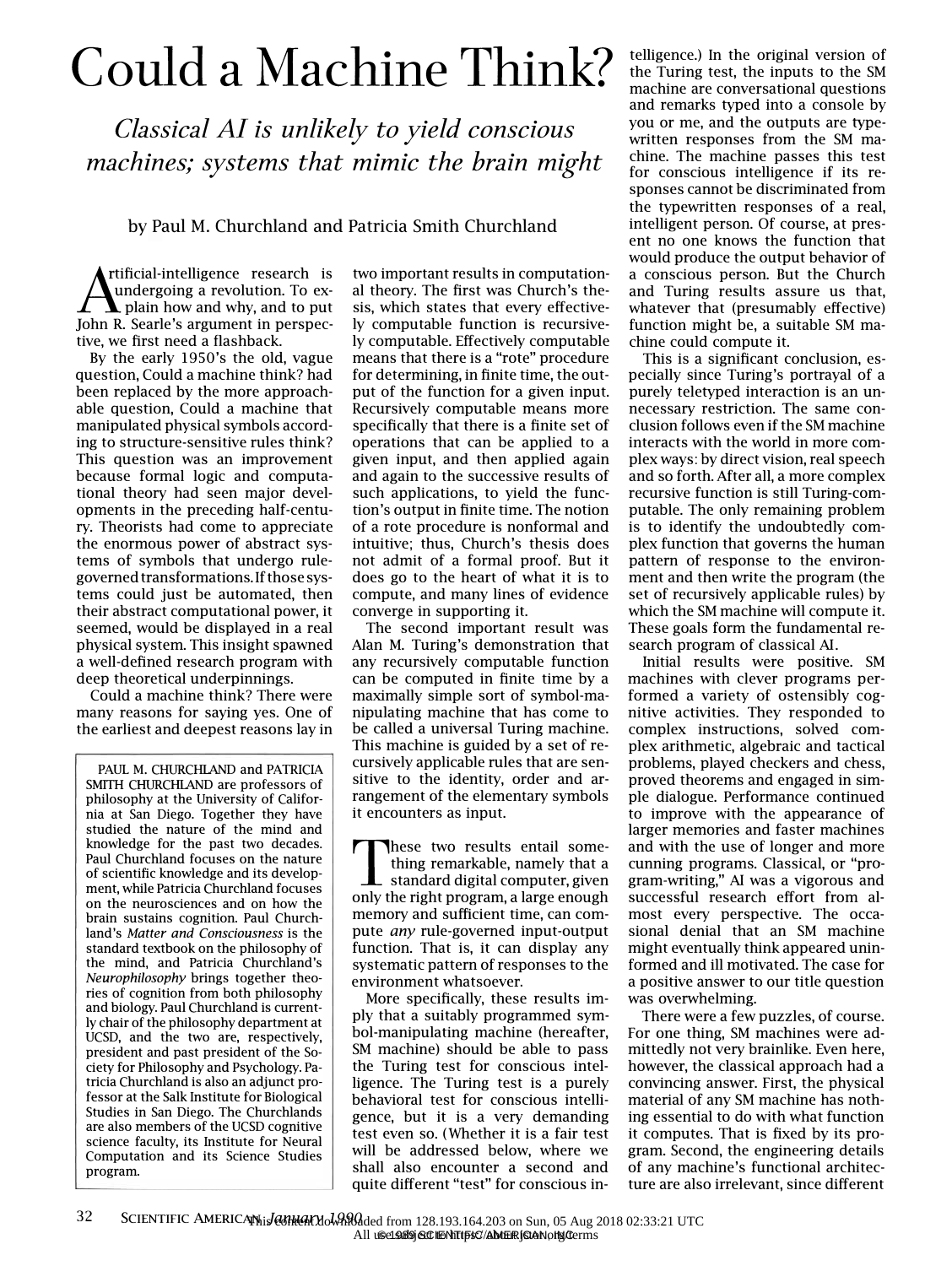architectures running quite different programs can still be computing the same input-output function.

Accordingly, Ai sought to find the input-output *function* characteristic of intelligence and the most efficient of the many possible programs for computing it. The idiosyncratic way in which the brain computes the function just doesn't matter, it was said. This completes the rationale for classical Ai and for a positive answer to our title question.

C ould a machine think? There were also some arguments for saying no. Through the 1960's interesting negative arguments were relatively rare. The objection was occasionally made that thinking was a nonphysical process in an immaterial soul. But such dualistic resistance was neither evolutionarily nor explanatorily plausible. It had a negligible impact on Ai research.

A quite different line of objection was more successful in gaining the Ai community's attention. In 1972 Hubert L. Dreyfus published a book that was highly critical of the parade-case simulations of cognitive activity. He argued for their inadequacy as simulations of genuine cognition, and he pointed to a pattern of failure in these attempts. What they were missing, he suggested, was the vast store of inarticulate background knowledge every person possesses and the commonsense capacity for drawing on relevant aspects of that knowledge as changing circumstance demands. Dreyfus did not deny the possibility that an artificial physical system of some kind might think, but he was highly critical of the idea that this could be achieved solely by symbol manipulation at the hands of recursively applicable rules.

Dreyfus's complaints were broadly perceived within the Ai community, and within the discipline of philosophy as well, as shortsighted and unsympathetic, as harping on the inevitable simplifications of a research effort still in its youth. These deficits might be real, but surely they were temporary. Bigger machines and better programs should repair them in due course. Time, it was felt, was on Ai's side. Here again the impact on research was negligible.

Time was on Dreyfus's side as well: the rate of cognitive return on increasing speed and memory began to slacken in the late 1970's and early 1980's. The simulation of object recognition in the visual system, for example, proved computationally intensive to an unexpected degree. Realistic

results required longer and longer periods of computer time, periods far in excess of what a real visual system requires. This relative slowness of the simulations was darkly curious; signal propagation in a computer is roughly a million times faster than in the brain, and the clock frequency of a computer's central processor is greater than any frequency found in the brain by a similarly dramatic margin. And yet, on realistic problems, the tortoise easily outran the hare.

Furthermore, realistic performance

#### THE CHINESE ROOM

- Axiom 1. Computer programs are formal (syntactic).
- Axiom 2. Human minds have mental contents (semantics).
- Axiom 3. Syntax by itself is neither constitutive of nor sufficient for semantics.
- Conclusion 1. Programs are neither constitutive of nor sufficient for minds.

required that the computer program have access to an extremely large knowledge base. Constructing the relevant knowledge base was problem enough, and it was compounded by the problem of how to access just the contextually relevant parts of that knowledge base in real time. As the knowledge base got bigger and better, the access problem got worse. Exhaustive search took too much time, and heuristics for relevance did poorly. Worries of the sort Dreyfus had raised finally began to take hold here

#### THE LUMINOUS ROOM

- Axiom 1. Electricity and magnetism are forces.
- Axiom 2. The essential property of light is luminance.
- Axiom 3. Forces by themselves are neither constitutive of nor sufficient for luminance.
- Conclusion 1. Electricity and magnetism are neither constitutive of nor sufficient for light.



OSCILlATING ELECTROMAGNETIC FORCES constitute light even though a magnet pumped by a person appears to produce no light whatsoever. Similarly, rule-based symbol manipulation might constitute intelligence even though the rule-based system inside John R. Searle's "Chinese room" appears to lack real understanding\_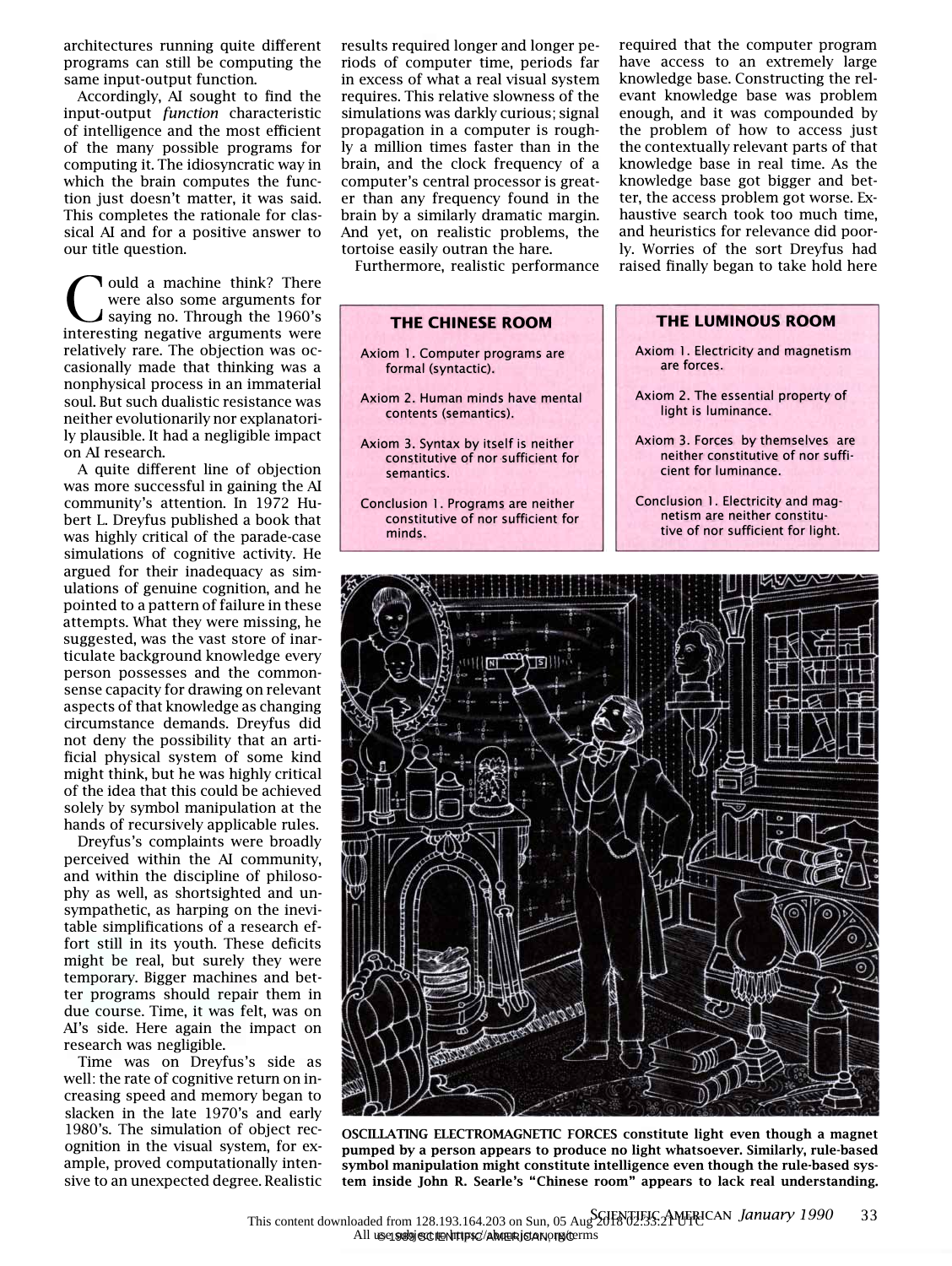and there even among AI researchers.

At about this time (1980) John Searle authored a new and quite different criticism aimed at the most basic assumption of the classical research program: the idea that the appropriate manipulation of structured symbols by the recursive application of structure-sensitive rules could constitute conscious intelligence.

Searle's argument is based on a thought experiment that displays two crucial features. First, he describes a SM machine that realizes, we are to suppose, an input-output function adequate to sustain a successful Turing test conversation conducted entirely in Chinese. Second, the internal structure of the machine is such that, however it behaves, an observer remains certain that neither the machine nor any part of it understands Chinese. AIl it contains is a monolingual English speaker following a written set of instructions for manipulating the Chinese symbols that arrive and leave through a mail slot. In short, the system is supposed to pass the Turing test, while the system itself lacks any genuine understanding of Chinese or real Chinese semantic content [see "Is the Brain's Mind a Computer Program?" by John R. Searle, page 26].

The general lesson drawn is that any system that merely manipulates physical symbols in accordance with structure-sensitive rules will be at best a hollow mock-up of real conscious intelligence, because it is impossible to generate "real semantics" merely by cranking away on "empty syntax." Here, we should point out, Searle is imposing a nonbehavioral test for consciousness: the elements of conscious intelligence must possess real semantic content.

One is tempted to complain that Searle's thought experiment is unfair because his Rube Goldberg system will compute with absurd slowness. Searle insists, however, that speed is strictly irrelevant here. A slow thinker should still be a real thinker. Everything essential to the duplication of thought, as per classical AI, is said to be present in the Chinese room.

Searle's paper provoked a lively reaction from AI researchers, psychologists and philosophers alike. On the whole, however, he was met with an even more hostile reception than Dreyfus had experienced. In his companion piece in this issue, Searle forthrightly lists a number of these critical responses. We think many of them are reasonable, especially those that "bite the bullet" by insisting that, although it is appallingly slow, the overall system of the room-plus-contents does understand Chinese.

We think those are good responses, but not because we think that the room understands Chinese. We agree with Searle that it does not. Rather they are good responses because they reflect a refusal to accept the crucial third axiom of Searle's argument: "Syntax by itself is neither constitutive of nor sufficient for semantics." Perhaps this axiom is true, but Searle cannot rightly pretend to know that it is. Moreover, to assume its truth is tantamount to begging the question against the research program of classical AI, for that program is predicated on the very interesting assumption that if one can just set in motion an appropriately structured internal dance of syntactic elements, appropriately connected to inputs and outputs, it can produce the same cognitive states and achievements found in human beings.

The question-begging character of Searle's axiom 3 becomes clear when it is compared directly with his conclusion 1: "Programs are neither constitutive of nor sufficient for minds." Plainly, his third axiom is already carrying 90 percent of the weight of this almost identical conclusion. That is why Searle's thought experiment is devoted to shoring up axiom 3 spe-Cifically. That is the point of the Chinese room.

AIthough the story of the Chinese room makes axiom 3 tempting to the unwary, we do not think it succeeds in establishing axiom 3, and we offer a parallel argument below in illustration of its failure. A single transparently fallacious instance of a disputed argument often provides far more insight than a book full of logic chopping.

Searle's style of skepticism has ample precedent in the history of science. The 18th-century Irish bishop George Berkeley found it unintelligible that compression waves in the air, by themselves, could constitute or be sufficient for objective sound. The English poet-artist William Blake and the German poet-naturalist Johann W.



NEURAL NETWORKS model a central feature of the brain's microstructure. In this three-layer net, input neurons (bottom left) process a pattern of activations (bottom right) and pass it along weighted connections to a hidden layer. Elements in the hidden layer sum their many inputs to produce a new pattern of activations. This is passed to the output layer, which performs a further transformation. Overall the network transforms any input pattern into a corresponding output pattern as dictated by the arrangement and strength of the many connections between neurons.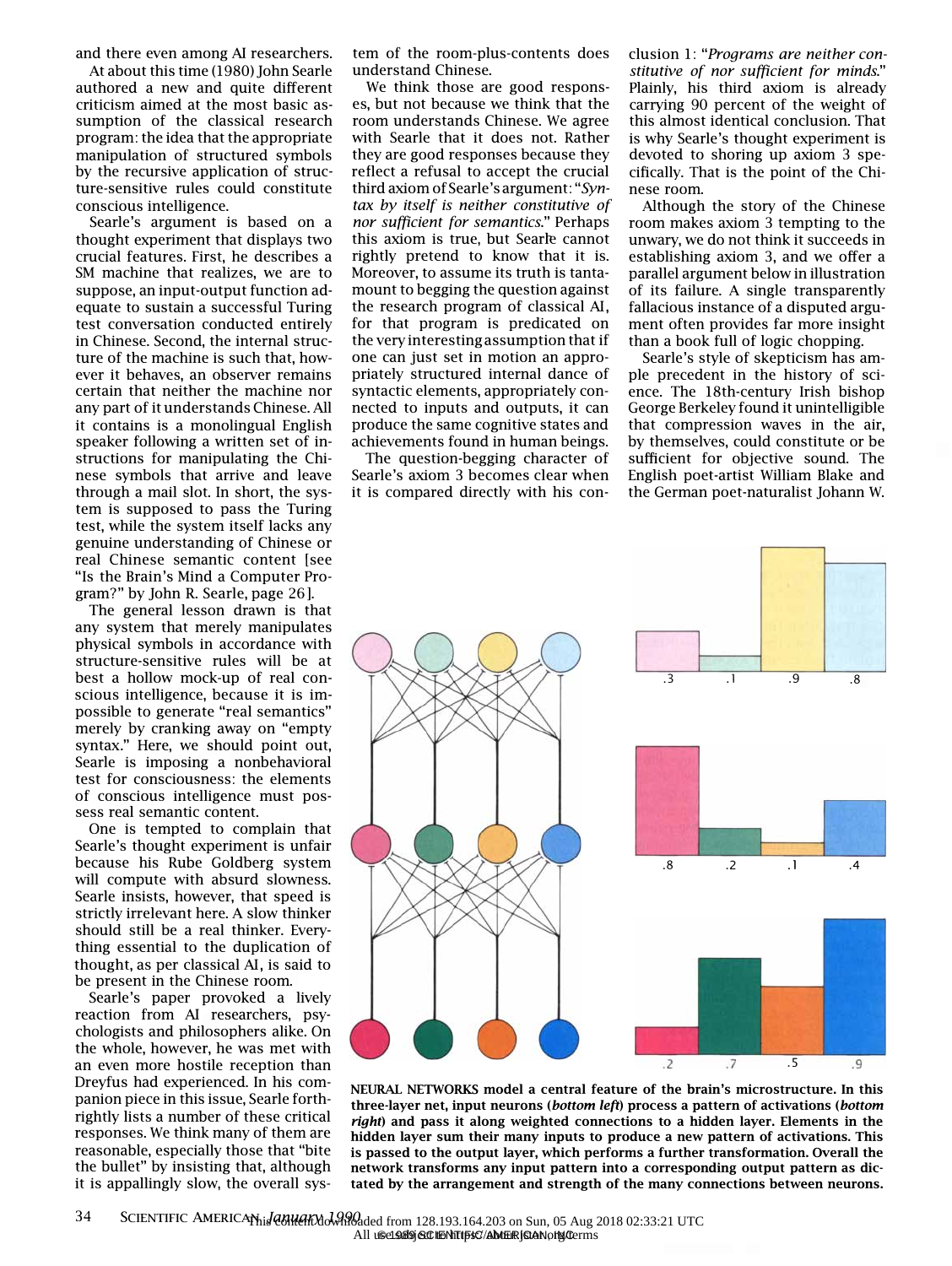von Goethe found it inconceivable that small particles by themselves could constitute or be sufficient for the objective phenomenon of light. Even in this century, there have been people who found it beyond imagining that inanimate matter by itself, and however organized, could ever constitute or be sufficient for life. Plainly, what people can or cannot imagine often has nothing to do with what is or is not the case, even where the people involved are highly intelligent.

To see how this lesson applies to Searle's case, consider a deliberately manufactured parallel to his argument and its supporting thought experiment.

Axiom 1. Electricity and magnetism are forces.

Axiom 2. The essential property of light is luminance.

Axiom 3. Forces by themselves are neither constitutive of nor sufficient for luminance.

Conclusion 1. Electricity and magnetism are neither constitutive of nor sufficient for light.

Imagine this argument raised shortly after James Clerk Maxwell's 1864 suggestion that light and electromagnetic waves are identical but before the world's full appreciation of the systematic parallels between the properties of light and the properties of electromagnetic waves. This argument could have served as a compelling objection to Maxwell's imaginative hypothesis, especially if it were accompanied by the following commentary in support of axiom 3.

"Consider a dark room containing a man holding a bar magnet or charged object. If the man pumps the magnet up and down, then, according to Maxwell's theory of artificial luminance (AL), it will initiate a spreading circle of electromagnetic waves and will thus be luminous. But as all of us who have toyed with magnets or charged balls well know, their forces (or any other forces for that matter), even when set in motion, produce no luminance at alL It is inconceivable that you might constitute real luminance just by moving forces around!"

How should Maxwell respond to this challenge? He might begin by insisting that the "luminous room" experiment is a misleading display of the phenomenon of luminance because the frequency of oscillation of the magnet is absurdly low, too low by a factor of  $10^{15}$ . This might well elicit the impatient response that frequency has nothing to do with it, that the room with the bobbing magnet already contains everything essential to light, according to Maxwell's own theory.

In response Maxwell might bite the bullet and claim, quite correctly, that the room really is bathed in luminance, albeit a grade or quality too feeble to appreciate. (Given the low frequency with which the man can oscillate the magnet, the wavelength of the electromagnetic waves produced is far too long and their intensity is much too weak for human retinas to respond to them.) But in the climate of understanding here contemplatedthe 1860's-this tactic is likely to elicit laughter and hoots of derision. "Luminous room, my foot, Mr. Maxwell. It's pitch-black in there!"

Alas, poor Maxwell has no easy route out of this predicament. All he can do is insist on the following three points. First, axiom 3 of the above argument is false. Indeed, it begs the question despite its intuitive plausibility. Second, the luminous room experiment demonstrates nothing of interest one way or the other about the nature of light. And third, what is needed to settle the problem of light and the possibility of artificial luminance is an ongoing research program to determine whether under the appropriate conditions the behavior of electromagnetic waves does indeed mirror perfectly the behavior of light.

This is also the response that classical AI should give to Searle's argument. Even though Searle's Chinese room may appear to be "semantically dark," he is in no position to insist, on the strength of this appearance, that rule-governed symbol manipulation can never constitute semantic phenomena, especially when people have only an uninformed commonsense understanding of the semantic and cognitive phenomena that need to be explained. Rather than exploit one's understanding of these things, Searle's argument freely exploits one's ignorance of them.

With these criticisms of Searle's argument in place, we return to the question of whether the research program of classical AI has a realistic chance of solving the problem of conscious intelligence and of producing a machine that thinks. We believe that the prospects are poor, but we rest this opinion on reasons very different from Searle's. Our reasons derive from the specific performance failures of the classical research program in AI and from a variety of lessons learned from the biological brain and a new class of computational models inspired by its structure. We have already indicated some of the failures of classical AI regarding tasks that the

brain performs swiftly and efficiently. The emerging consensus on these failures is that the functional architecture of classical SM machines is simply the wrong architecture for the very demanding jobs required.

 $\rm W$ That we need to know is this: How does the brain achieve cognition? Reverse engineering is a common practice in industry. When a new piece of technology comes on the market, competitors find out how it works by taking it apart and divining its structural rationale. In the case of the brain, this strategy presents an unusually stiff challenge, for the brain is the most complicated and sophisticated thing on the planet. Even so, the neurosciences have revealed much about the brain on a wide variety of structural levels. Three anatomic points will provide a basic contrast with the architecture of conventional electronic computers.

First, nervous systems are parallel machines, in the sense that signals are processed in millions of different pathways simultaneously. The retina, for example, presents its complex input to the brain not in chunks of eight, 16 or 32 elements, as in a desktop computer, but rather in the form of almost a million distinct signal elements arriving simultaneously at the target of the optic nerve (the lateral geniculate nucleus), there to be processed collectively, simultaneously and in one fell swoop. Second, the brain's basic processing unit, the neuron, is comparatively simple. Furthermore, its response to incoming signals is analog, not digital, inasmuch as its output spiking frequency varies continuously with its input signals. Third, in the brain, axons projecting from one neuronal population to another are often matched by axons returning from their target population. These descending or recurrent projections allow the brain to modulate the character of its sensory processing. More important still, their existence makes the brain a genuine dynamical system whose continuing behavior is both highly complex and to some degree independent of its peripheral stimuli.

Highly Simplified model networks have been useful in suggesting how real neural networks might work and in revealing the computational properties of parallel architectures. For example, consider a three-layer model consisting of neuronlike units fully connected by axonlike connections to the units at the next layer. An input stimulus produces some activation level in a given input unit, which con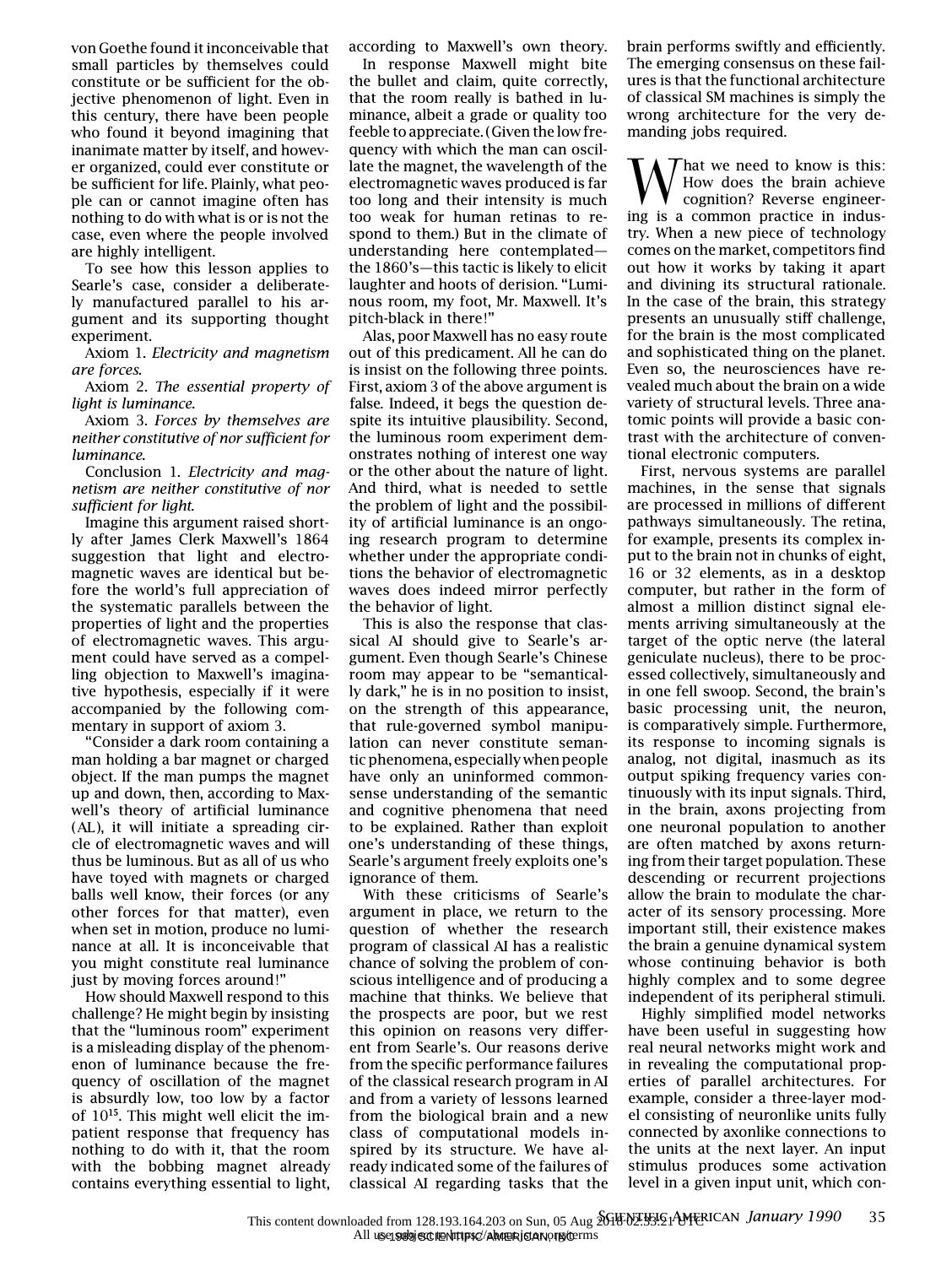veys a signal of proportional strength along its "axon" to its many "synaptic" connections to the hidden units. The global effect is that a pattern of activations across the set of input units produces a distinct pattern of activations across the set of hidden units.

The same story applies to the output units. As before, an activation pattern across the hidden units produces a distinct activation pattern across the output units. All told, this network is a device for transforming any one of a great many possible input vectors (activation patterns) into a uniquely corresponding output vector. It is a device for computing a specific function. Exactly which function it computes is fixed by the global configuration of its synaptic weights.

There are various procedures for adjusting the weights so as to yield a network that computes almost any function-that is, any vector-to-vector transformation-that one might desire. In fact, one can even impose on it a function one is unable to specify, so long as one can supply a set of examples of the desired input-output pairs. This process, called "training up the network," proceeds by successive adjustment of the network's weights until it performs the input· output transformations desired.

Although this model network vastly oversimplifies the structure of the brain, it does illustrate several important ideas. First, a parallel architecture provides a dramatic speed advantage over a conventional computer, for the many synapses at each level perform many small computations simultaneously instead of in laborious sequence. This advantage gets larger as the number of neurons increases at each layer. Strikingly, the speed of processing is entirely independent of both the number of units involved in each layer and the complexity of the function they are computing. Each layer could have four units or a hundred million; its configuration of synaptic weights could be computing simple one-digit sums or second-order differential equations. It would make no difference. The computation time would be exactly the same.

Second, massive parallelism means that the system is fault-tolerant and functionally persistent; the loss of a few connections, even quite a few, has a negligible effect on the character of the overall transformation performed by the surviving network.

Third, a parallel system stores large amounts of information in a distributed fashion, any part of which can be accessed in milliseconds. That in-



NERVOUS SYSTEMS span many scales of organization, from neurotransmitter mole· cules (bottom) to the entire brain and spinal cord. Intermediate levels include single neurons and circuits made up of a few neurons, such as those that produce orien· tation selectivity to a visual stimulus (middle), and systems made up of circuits such as those that subserve language (top right). Only research can decide how closely an artificial system must mimic the biological one to be capable of intelligence.

formation is stored in the specific configuration of synaptic connection strengths, as shaped by past learning. Relevant information is "released" as the input vector passes through-and is transformed by-that configuration of connections.

Parallel processing is not ideal for all types of computation. On tasks that require only a small input vector, but many millions of swiftly iterated recursive computations, the brain performs very badly, whereas classical SM machines excel. This class of computations is very large and important, so classical machines will always be useful, indeed, vital. There is, however, an equally large class of computations for which the brain's architecture is the superior technology. These are the computations that typically confront living creatures: recognizing a predator's outline in a noisy environment; recalling instantly how to avoid its gaze, flee its approach or fend

off its attack; distinguishing food from nonfood and mates from nonmates; navigating through a complex and ever-changing physical/social environment; and so on.

Finally, it is important to note that the parallel system described is not manipulating symbols according to structure-sensitive rules. Rather symbol manipulation appears to be just one of many cognitive skills that a network may or may not learn to display. Rule-governed symbol manipulation is not its basic mode of operation. Searle's argument is directed against rule-governed SM machines; vector transformers of the kind we describe are therefore not threatened by his Chinese room argument even if it were sound, which we have found independent reason to doubt.

Searle is aware of parallel processors but thinks they too will be devoid of real semantic content. To illustrate their inevitable failure, he outlines a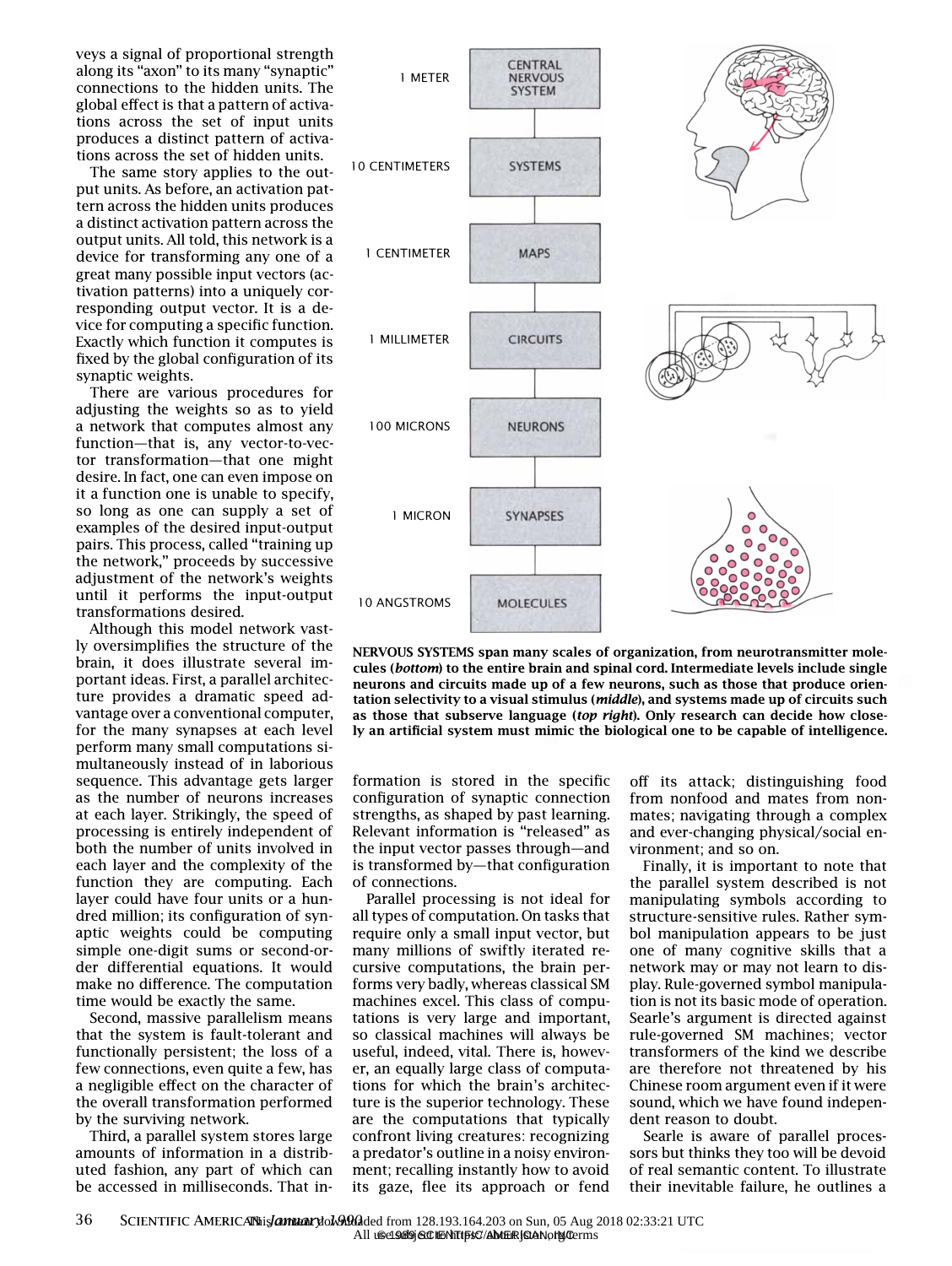second thought experiment, the Chinese gym, which has a gymnasium full of people organized into a parallel network. From there his argument proceeds as in the Chinese room.

We find this second story far less responsive or compelling than his first. For one, it is irrelevant that no unit in his system understands Chinese, since the same is true of nervous systems: no neuron in my brain understands English, although my whole brain does. For another, Searle neglects to mention that his simulation (using one person per neuron, plus a fleet-footed child for each synaptic connection) will require at least 1014 people, since the human brain has 1011 neurons, each of which averages over  $10<sup>3</sup>$  connections. His system will require the entire human populations of over 10,000 earths. One gymnasium will not begin to hold a fair simulation.

On the other hand, if such a system were to be assembled on a suitably cosmic scale, with all its pathways faithfully modeled on the human case, we might then have a large, slow, oddly made but still functional brain on our hands. In that case the default assumption is surely that, given proper inputs, it would think, not that it couldn't. There is no guarantee that its activity would constitute real thought, because the vector-processing theory sketched above may not be the correct theory of how brains work. But neither is there any a priori guarantee that it could not be thinking. Searle is once more mistaking the limits on his (or the reader's) current imagination for the limits on objective reality.

T he brain is a kind of computer, although most of its properties remain to be discovered. Characterizing the brain as a kind of computer is neither trivial nor frivolous. The brain does compute functions, functions of great complexity, but not in the classical AI fashion. When brains are said to be computers, it should not be implied that they are serial, digital computers, that they are programmed, that they exhibit the distinction between hardware and software or that they must be symbol manipulators or rule followers. Brains are computers in a radically different style.

How the brain manages meaning is still unknown, but it is clear that the problem reaches beyond language use and beyond humans. A small mound of fresh dirt signifies to a person, and also to coyotes, that a gopher is around; an echo with a certain spectral character signifies to a bat the presence of a moth. To develop a theory of meaning, more must be known about how neurons code and transform sensory signals, about the neural basis of memory, learning and emotion and about the interaction of these capacities and the motor system. A neurally grounded theory of meaning may require revision of the very intuitions that now seem so secure and that are so freely exploited in Searle's arguments. Such revisions are common in the history of science.

Could science construct an artificial intelligence by exploiting what is known about the nervous system? We see no principled reason why not. Searle appears to agree, although he qualifies his claim by saying that "any other system capable of causing minds would have to have causal powers (at least) equivalent to those of brains." We close by addressing this claim. We presume that Searle is not claiming that a successful artificial mind must have all the causal powers of the brain, such as the power to smell bad when rotting, to harbor slow viruses such as kuru, to stain yellow with horseradish peroxidase and so forth. Requiring perfect parity would be like requiring that an artificial flying device lay eggs.

Presumably he means only to require of an artificial mind all of the causal powers relevant, as he says, to conscious intelligence. But which exactly are they? We are back to quarreling about what is and is not relevant. This is an entirely reasonable place for a disagreement, but it is an empirical matter, to be tried and tested. Because so little is known about what goes into the process of cognition and semantics, it is premature to be very confident about what features are essential. Searle hints at various points that every level, including the biochemical, must be represented in any machine that is a candidate for artificial intelligence. This claim is almost surely too strong. An artificial brain might use something other than biochemicals to achieve the same ends.

This possibility is illustrated by Carver A. Mead's research at the California Institute of Technology. Mead and his colleagues have used analog VLSI techniques to build an artificial retina and an artificial cochlea. (In animals the retina and cochlea are not mere transducers: both systems embody a complex processing network.) These are not mere simulations in a minicomputer of the kind that Searle derides; they are real information-processing units responding in real time to real light, in the case of the artificial retina, and to real sound, in the case of the artificial cochlea. Their circuitry is based on the known anatomy and physiology of the cat retina and the barn owl cochlea, and their output is dramatically similar to the known output of the organs at issue.

These chips do not use any neurochemicals, so neurochemicals are clearly not necessary to achieve the evident results. Of course, the artificial retina cannot be said to see anything, because its output does not have an artificial thalamus or cortex to go to. Whether Mead's program could be sustained to build an entire artificial brain remains to be seen, but there is no evidence now that the absence of biochemicals renders it quixotic.

 $\mathbf{W}^{\text{e, and Searle, reject the Turing}}$  test as a sufficient condition<br>for conscious intelligence. At test as a sufficient condition for conscious intelligence. At one level our reasons for doing so are similar: we agree that it is also very important how the input-output function is achieved; it is important that the right sorts of things be going on inside the artificial machine. At another level, our reasons are quite different. Searle bases his position on commonsense intuitions about the presence or absence of semantic content. We base ours on the specific behavioral failures of the classical SM machines and on the specific virtues of machines with a more brainlike architecture. These contrasts show that certain computational strategies have vast and decisive advantages over others where typical cognitive tasks are concerned, advantages that are empirically inescapable. Clearly, the brain is making systematic use of these computational advantages. But it need not be the only physical system capable of doing so. Artificial intelligence, in a nonbiological but massively parallel machine, remains a compelling and discernible prospect.

- COMPUTING MACHINERY AND INTELLI-GENCE. Alan M. Turing in Mind, Vol. 59, pages 433-460; 1950.
- WHAT COMPUTERS CAN'T Do; A CRITIQUE OF ARTIFICIAL REASON. Hubert L. Dreyfus. Harper & Row, 1972.
- NEUROPHILOSOPHY: TOWARD A UNIFIED UNDERSTANDING OF THE MIND/BRAIN. Patricia Smith Churchland. The MIT Press, 1986.
- FAST THINKING in The Intentional Stance. Daniel Clement Dennett. The MIT Press, 1987.
- A NEUROCOMPUTATIONAL PERSPECTIVE: THE NATURE OF MIND AND THE STRUC-TURE OF SCIENCE. Paul M. Churchland. The MIT Press, in press.

FURTHER READING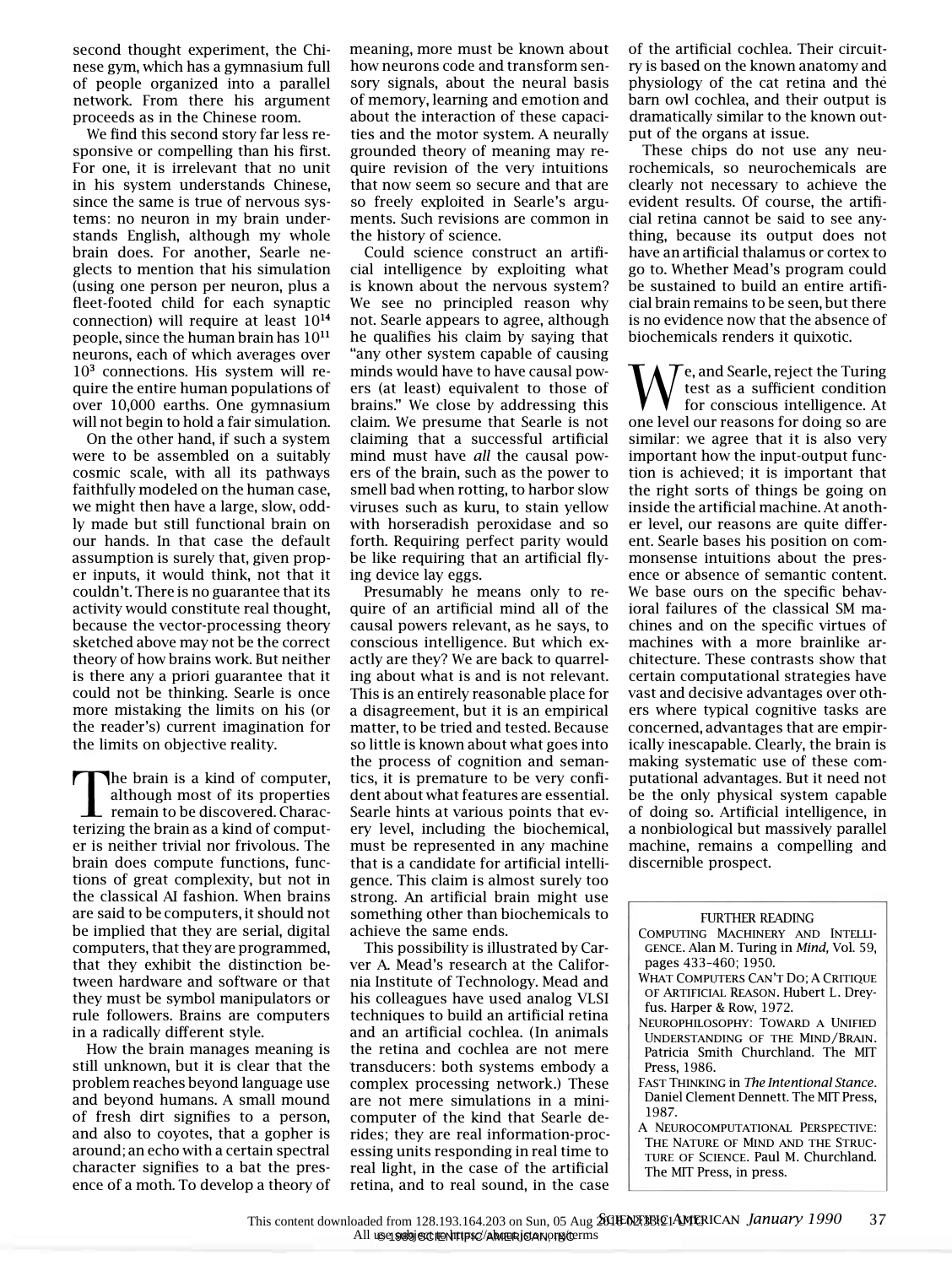### THE TOWER OF BABEL AND SYSTEMS INTEGRATION

The parable is older than writing itself, coming to us from the first murmurings of civilization. Yet its lesson seems to have been aimed specifically at the late twentieth century.

In Genesis, Chapter 11, we read of an unnamed people building a great city on the plain of Shinar (Mesopotamia). To the narrator of this parable, peering across time and desert from his own nomadic traditions, these folk were awesomely clever. They all spoke one common language, and because of this, nothing was impossible to them.

The plan of these ingenious people was to erect a

Pieter Bruegel the Elder. c.1560. Kunsthistorisches Museum, Vienna